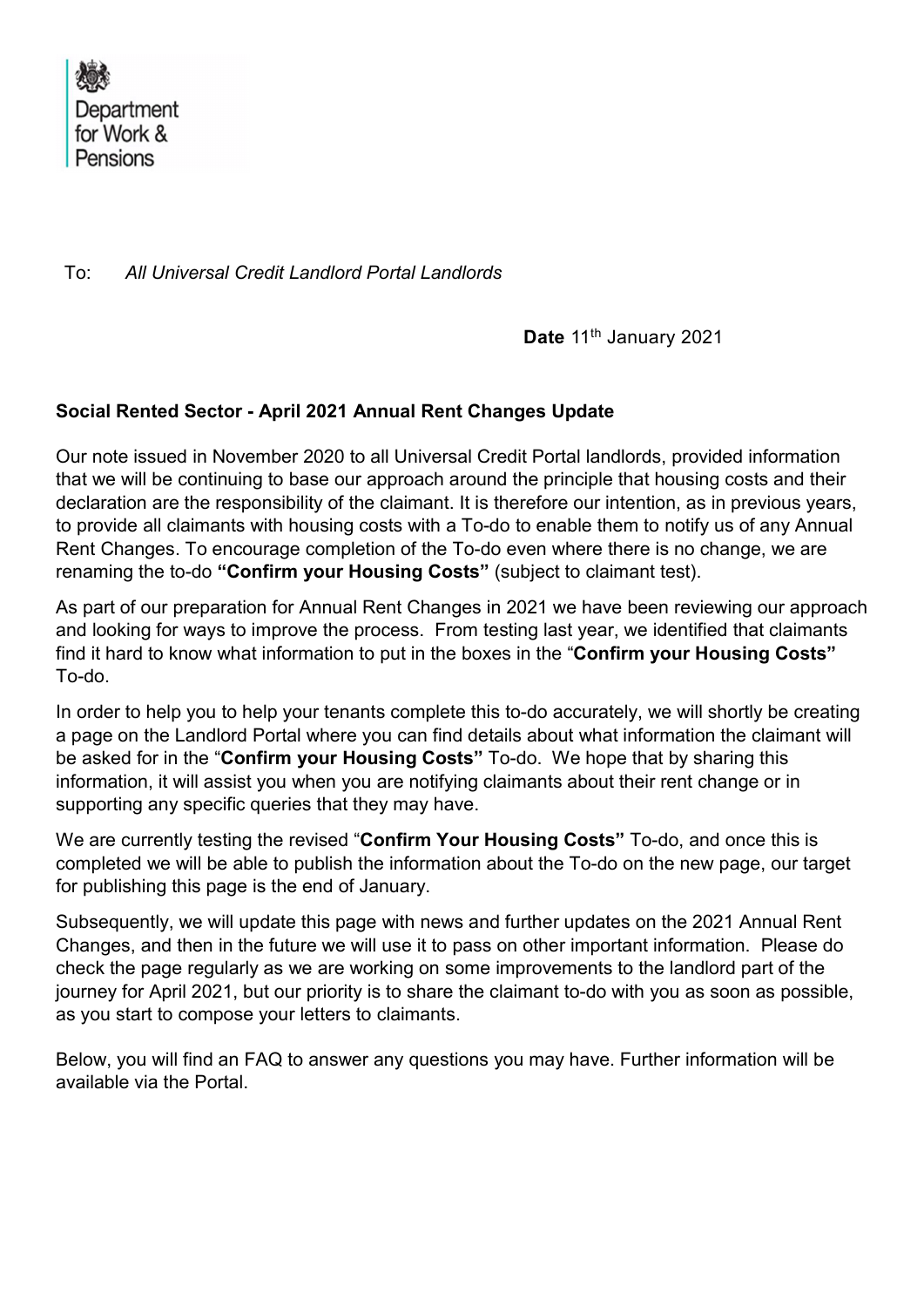Department for Work & Pensions

## Q: When can claimants report a change to their rent?

A: All changes need to be made once they have happened (i.e. after the rent has changed in April). We would be grateful if you can remind your tenants of the information they need to report to their UC account and the date of this change in any communications.

# Q: Why is the Bulk Upload not available?

A: We have been using a test and learn approach to allow Landlords to upload their amended rents over the last 2 annual rent changes, both in April 2020 in Great Britain, and in Northern Ireland in October 2020. We haven't yet found a secure, scalable way for this to happen, and the test and learn has shown us significant issues to work through with landlords. As such we are unable to offer a Bulk Upload in 2021.

# Q: What is the impact on SRS landlords who are on the Landlord Portal?

A: We are aiming to learn from previous years' rent changes, and are improving the Claimant todo to ensure we are able to reduce the impact on Portal Landlords as much as possible. However, you may need to provide your claimants with support, depending on their individual needs.

#### Q: Why are Portal landlords not able to report their changes directly?

A: We are still exploring options for whether there is secure, scalable way for this to happen. However, at present this is not available.

# Q: Will SRS landlords be able to upload their own lists of tenants' rent changes?

A: No. The Portal does not support this.

#### Q: Can you tell me if a tolerance will be applied to claimant notified changes?

A: At present we are not able to advise in regard to this. Further information may be available on the new Landlord Portal Page in due course.

#### Q: Will I need to re-apply for any APA and third party deductions or will they automatically continue once a claimant reports any changes in housing costs?

A: As long as the address is the same (i.e this is a change of housing costs only and not a change of circumstances), APAs and Third Party Deductions will continue.

### Q: Our rents will not change on the  $1<sup>st</sup>$  April, they will change at a point later in the year, what do we do?

A: Reporting rent changes remains claimant responsibility. We are exploring options for non-April rent changes, however, at present we are only able to offer a service that support when the majority of rents change (April).